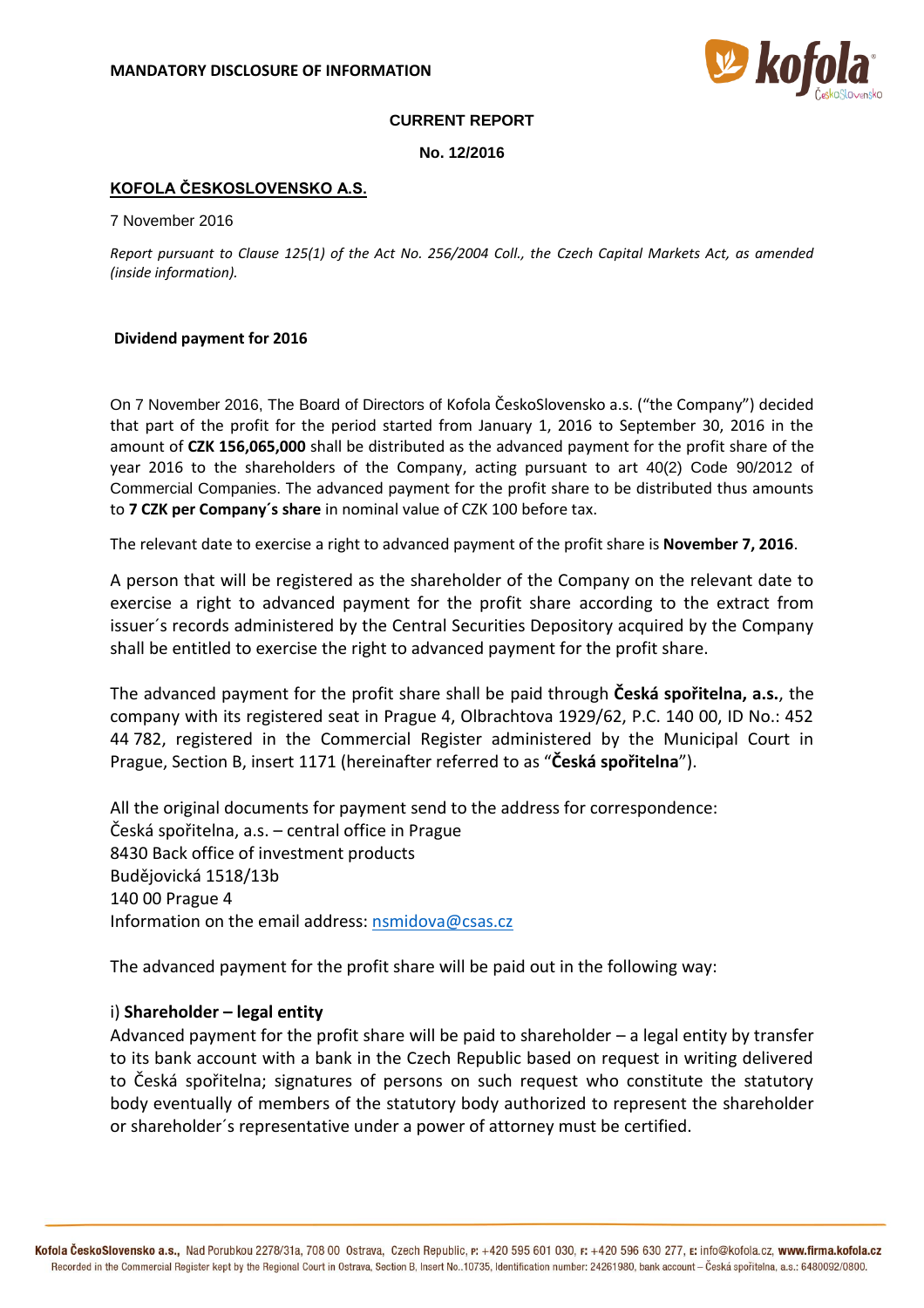

Request of the shareholder must include:

- a) shareholder´s bank account number;
- b) name of bank maintaining the shareholder´s bank account.

Shareholder shall present an original of excerpt from Commercial Registry or other equivalent registry (not older than 3 months) eventually a certified copy evidencing authority of person or persons representing the shareholder – legal entity.

Shareholder´s proxy which is a legal entity must present an original excerpt from Commercial Registry or other equivalent registry (not older than 3 months) eventually a certified copy evidencing authority of persons who constitute the statutory body eventually of members of the statutory body authorized to represent the shareholder´s proxy.

If the shareholder is represented based on a power of attorney or a substitute power of attorney, shareholder´s signature in his position of principal and signature of proxies on eventual substitute power of attorney must be certified.

An individual representing the shareholder shall prove his identity by presenting a valid personal ID card.

# ii) **Shareholder – natural person**

Advanced payment for the profit share will be paid to shareholder – natural person: a) in cash at any branch of Česká spořitelna in the Czech Republic based on presenting a valid personal ID card; or

b) through transfer to shareholder´s bank account maintained by a bank in the Czech Republic based on a request in writing delivered to Česká spořitelna.

Shareholder´s request under letter b) above must include:

a) shareholder´s bank account number;

b) name of bank maintaining shareholder´s bank account.

Signature of the shareholder or shareholder's proxy under a power of attorney on the request under letter b) above must be certified in situation where the gross advanced payment for the profit share exceeds CZK 1,000.

Shareholder or an individual representing the shareholder under a power of attorney shall prove his identity by presenting a valid personal ID card.

Shareholder´s proxy which is a legal entity must present an original excerpt from Commercial Registry or other equivalent registry (not older than 3 months) eventually a certified copy evidencing authority of persons who constitute the statutory body eventually of members of the statutory body authorized to represent the shareholder´s proxy.

If the shareholder is represented based on a power of attorney or a substitute power of attorney, shareholder´s signature in his position of principal and signature of proxies on eventual substitute power of attorney must be certified.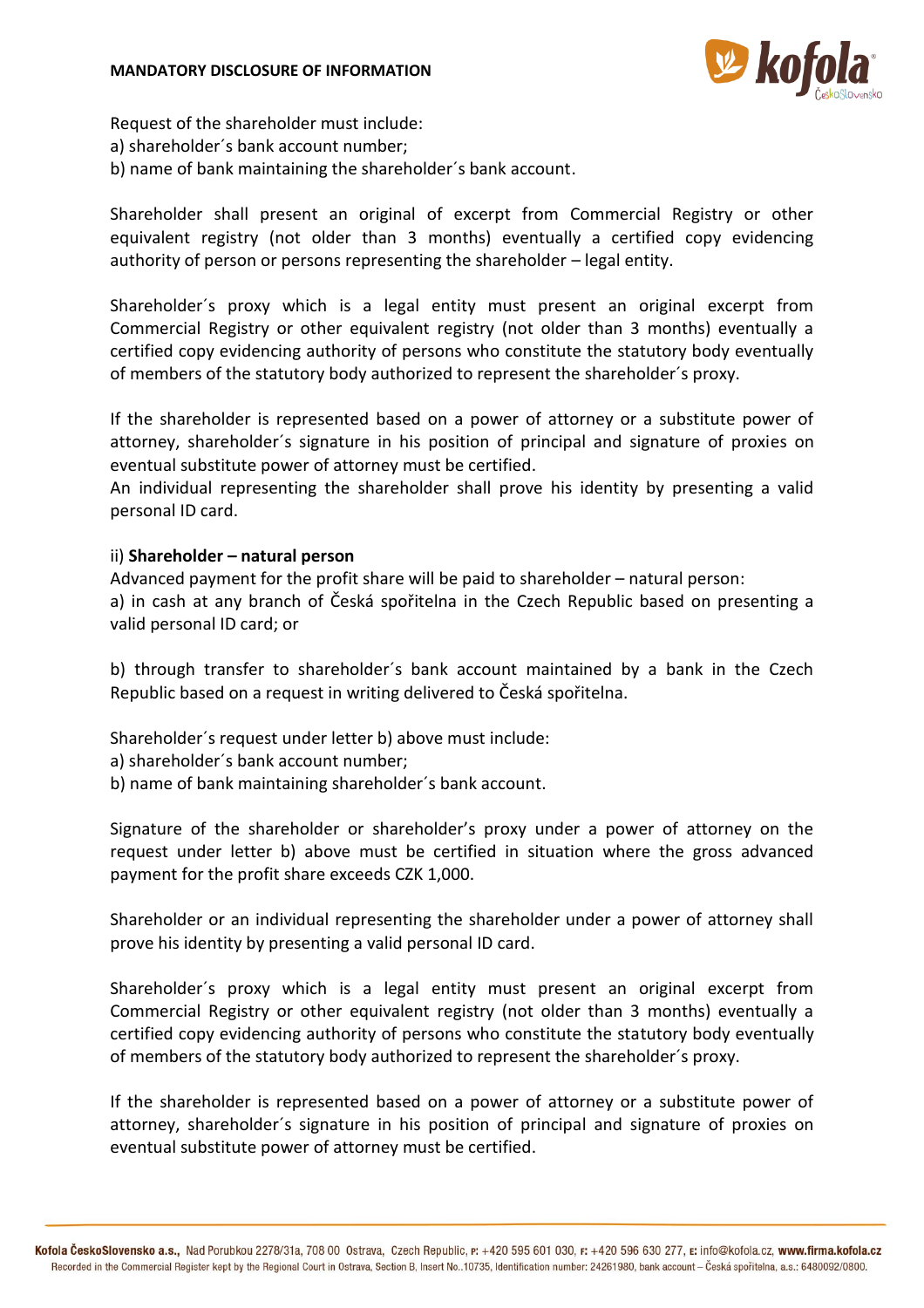

# iii) **Shareholders represented by custodians of securities or participants maintaining a derivative registry**

Custodians of securities and participants maintaining a derivative registry shall be paid the advanced payment for the profit share to their bank account maintained with a bank in the Czech Republic based on a request in writing delivered to Česká spořitelna with certified signatures of persons on such request who constitute the statutory body eventually of members of the statutory body authorized to represent the custodian or the participant. Request in writing must include an affidavit regarding the tax residency of the beneficial owners of the advanced payment for the profit share income to whom the custody service is provided or the derivative registry is maintained Request in writing must include also bank account number and name of the bank maintaining the bank account. An original excerpt from Commercial Registry or other equivalent registry (not older than 3 months) eventually a certified copy thereof shall be delivered to Česká spořitelna together with such request in writing.

# iv) **Conditions common to all shareholders**

Tax will be withheld in accordance with the terms set forth by the applicable generally binding legal regulations (mainly Act No. 586/1992 Coll., Income Tax Act, as amended ("Income Tax Act ")) eventually in accordance with the applicable double tax treaties between the Czech Republic and state of the tax residency of the beneficial owner of the advanced payment for the profit share income.

If a shareholder wants to apply benefits introduced by the relevant double tax treaty, eventually the Income Tax Act, shall prove, i.e. submit with the request, mainly the following:

- An up-to-date tax residency certificate in the particular state issued by the foreign tax authority;

- An affidavit of a foreign person stating that the particular income is considered its own income pursuant to applicable tax laws of the other state;

- Evidence proving satisfaction of other conditions pursuant to applicable double tax treaty, eventually the Income Tax Act.

If a shareholder is a tax transparent entity, it is required that satisfaction of conditions for applying the benefits of the applicable double tax treaty, eventually the Income Tax Act are similarly proved by particular shareholders, beneficiaries, partners (collectively ", shareholders "), including evidencing which particular share in the profits payable to the tax transparent entity is attributed to the particular shareholder.

If a shareholder, eventually a shareholder of a tax transparent entity, fails to prove satisfaction of the given conditions, rules of the Income Tax Act governing taxation of residents of non-treaty states shall be applied.

If a shareholder (a natural person) is a Czech tax resident, tax residency certificated issued by the tax authority may be replaced by an affidavit on tax residency; shareholder shall also present a valid personal ID card issued by the Czech Republic.